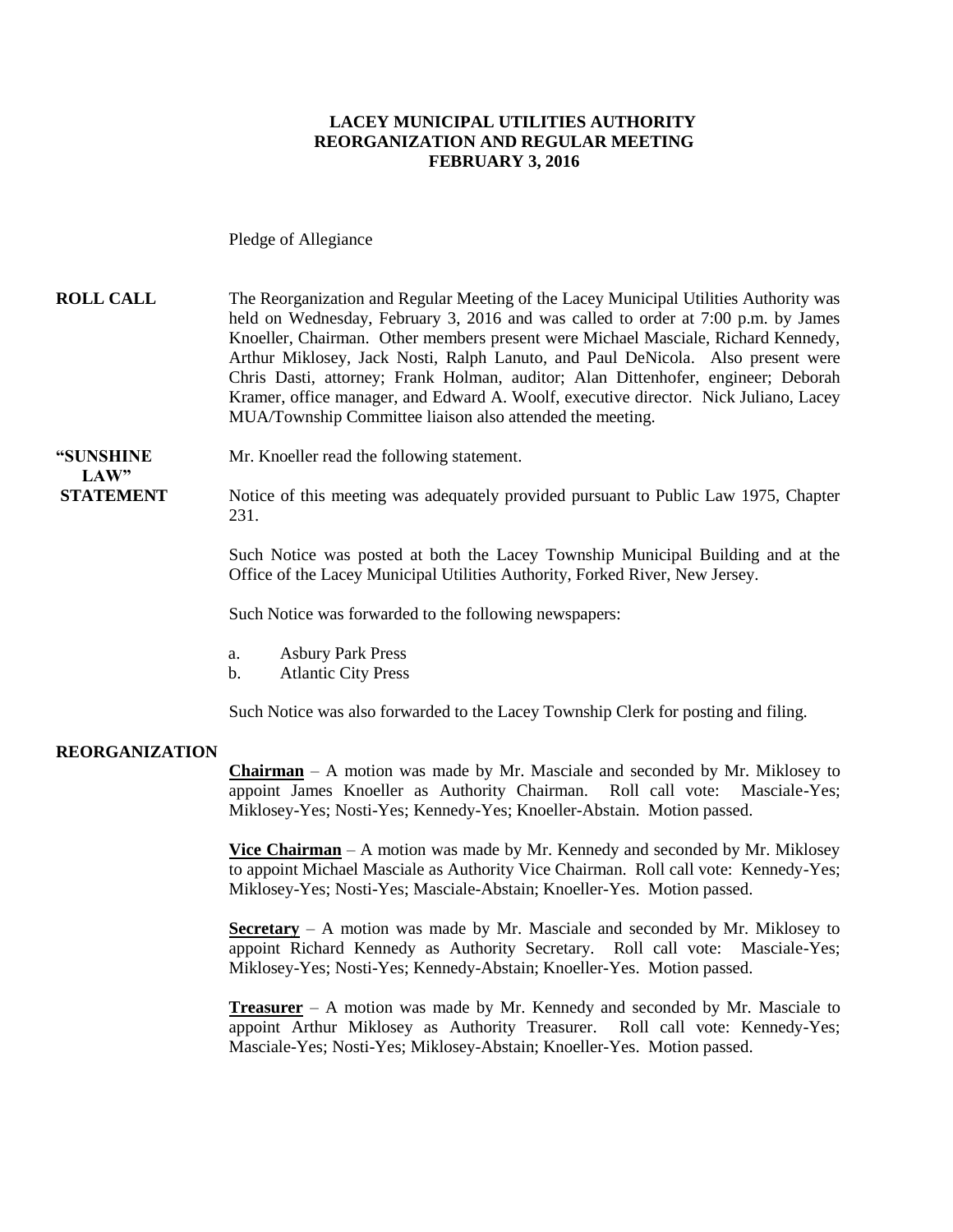# **COMMITTEE**

**APPOINTMENTS**Mr. Knoeller stated the Committee Appointments would be discussed at the next meeting.

> A motion was made by Mr. Nosti and seconded by Mr. Miklosey to change the Board Meeting start time from 7:00 p.m. to 6:30 p.m. Roll call vote: Nosti-Yes; Miklosey-Yes; Kennedy-Yes; Masciale-Yes; Knoeller-Yes. Motion passed.

#### **RESOLUTION NO. 2016-08 - AUTHORIZE REGULAR MEETING SCHEDULE**

A motion was made by Mr. Nosti and seconded by Mr. Miklosey to adopt *Resolution No. 2016-08, Resolution of the Lacey Municipal Utilities Authority, County of Ocean, State of New Jersey*, *Authorizing Regular Meeting Schedule.* Roll call vote: Nosti-Yes; Miklosey-Yes; Kennedy-Yes; Masciale-Yes; Knoeller-Yes. Motion passed.

### **PROFESSIONAL**

**APPOINTMENTS** Mr. Woolf stated the administrative staff of the Authority received and reviewed the submissions of qualifications for professional service contracts. The Fair and Open process was utilized in determining the most qualified professionals; therefore, he recommends the following professionals be appointed to the Lacey Municipal Utilities Authority.

> **RESOLUTION NO. 2016-09 - APPOINT ENGINEER - REMINGTON, VERNICK AND VENA ENGINEERS** - A motion was made by Mr. Kennedy and seconded by Mr. Miklosey to adopt *Resolution No. 2016-09, Resolution of the Lacey Municipal Utilities Authority, County of Ocean, State of New Jersey, Appointing the Firm Remington, Vernick and Vena Engineers as Authority Consulting Engineers*. Roll call vote: Kennedy-Yes; Miklosey-Yes; Nosti-Yes; Masciale-Yes; Knoeller-Yes. Motion passed.

> **RESOLUTION NO. 2016-10 – APPOINT ATTORNEY – JERRY J. DASTI OF THE FIRM DASTI, MURPHY, McGUCKIN, ULAKY, KOUTSOURIS & CONNORS, P.C.** – A motion was made by Mr. Kennedy and seconded by Mr. Miklosey to adopt *Resolution No. 2016-10, Resolution of the Lacey Municipal Utilities Authority, County of Ocean, State of New Jersey, Appointing Jerry J. Dasti of the Firm Dasti, Murphy*, *McGuckin, Ulaky, Koutsouris & Connors as Authority Attorney*. Roll call vote: Kennedy-Yes; Miklosey-Yes; Nosti-Yes; Masciale-Yes; Knoeller-Yes. Motion passed.

> **RESOLUTION NO. 2016-11 – APPOINT AUDITOR – FRANK B. HOLMAN OF THE FIRM HOLMAN, FRENIA & ALLISON, PC** – A motion was made by Mr. Kennedy and seconded by Mr. Miklosey to adopt *Resolution No. 2016-11, Resolution of the Lacey Municipal Utilities Authority, County of Ocean, State of New Jersey, Appointing Frank B. Holman, III, of the Firm Holman, Frenia, & Allison P.C as Authority Auditor*. Roll call vote: Kennedy-Yes; Miklosey-Yes; Nosti-Yes; Masciale-Yes; Knoeller-Yes. Motion passed.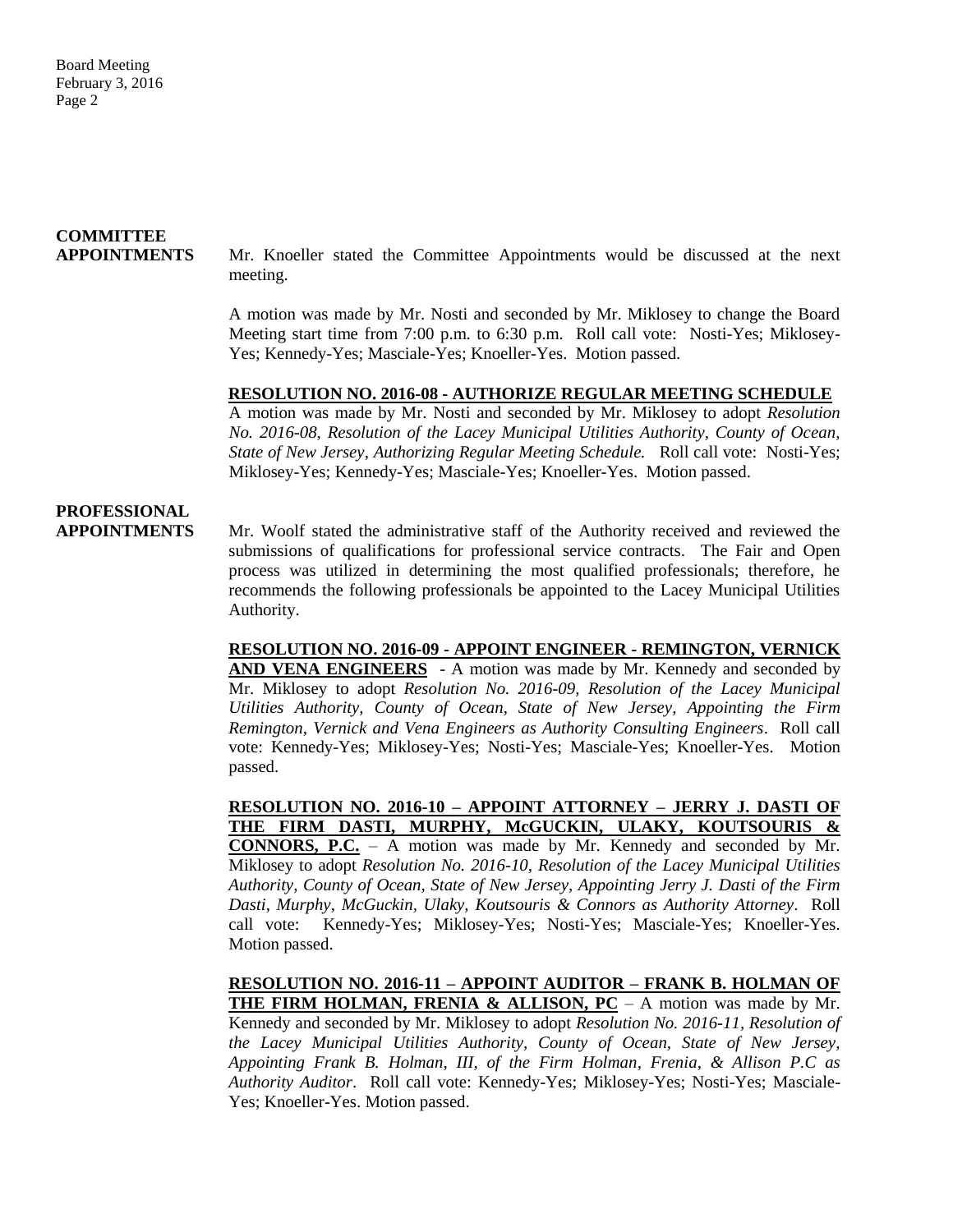### **RESOLUTION NO. 2016-12 – APPOINT CONFLICT ATTORNEY – RICHARD**

**D. MEINDERS, P.C.** – A motion was made by Mr. Miklosey and seconded by Mr. Kennedy to adopt *Resolution No. 2016-12, Resolution of the Lacey Municipal Utilities Authority, County of Ocean, State of New Jersey*, *Appointing Richard D. Meinders, P.C. as Authority Conflict Attorney.* Roll call vote: Miklosey-Yes; Kennedy-Yes; Nosti-Yes; Masciale-Yes; Knoeller-Yes. Motion passed.

#### **RESOLUTION NO. 2016-13 – APPOINT LABOR COUNSEL – JERRY J. DASTI OF THE FIRM DASTI, MURPHY, ULAKY, KOUTSOURIS & CONNORS** – A

motion was made by Mr. Kennedy and seconded by Mr. Miklosey to adopt *Resolution No. 2016-13, Resolution of the Lacey Municipal Utilities Authority, County of Ocean, State of New Jersey, Appointing Jerry J. Dasti, Esq. of the firm Dasti, Murphy, McGuckin, Ulaky, Koutsouris & Connors, P.C. as Authority Labor Counsel*. Roll call vote: Kennedy-Yes; Miklosey-Yes; Nosti-Yes; Masciale-Yes; Knoeller-Yes. Motion passed.

**RESOLUTION NO. 2016-23 – APPOINT BOND COUNSEL - GLUCK WALRATH, LLP** – A motion was made by Mr. Miklosey and seconded by Mr. Kennedy to adopt *Resolution No. 2016-23, Resolution of the Lacey Municipal Utilities Authority, County of Ocean, State of New Jersey, Appointing Gluck Walrath, LLP as Authority Bond Counsel.* Roll call vote: Miklosey-Yes; Kennedy-Yes; Nosti-Yes; Masciale-Yes; Knoeller-Yes. Motion passed.

**RESOLUTION NO. 2016-14 – APPOINT RISK MANAGEMENT CONSULTANT CONNOR STRONG COMPANIES, INC.** – A motion was made by Mr. Kennedy and seconded by Mr. Miklosey to adopt *Resolution No. 2016-14, Resolution of the Lacey Municipal Utilities Authority, County of Ocean, State of New Jersey, Appointing Connor Strong Companies, Inc. as Authority Risk Management Consultant.* Roll call vote: Kennedy-Yes; Miklosey-Yes; Nosti-Yes; Masciale-Yes; Knoeller-Yes. Motion passed

**RESOLUTION NO. 2016-15 – APPOINT PUBLIC AGENCY COMPLIANCE OFFICER - EDWARD A. WOOLF** - A motion was made by Mr. Miklosey and seconded by Mr. Kennedy to adopt *Resolution No. 2016-15, Resolution of the Lacey Municipal Utilities Authority, County of Ocean, State of New Jersey, Appointing Edward A. Woolf as Public Agency Compliance Officer, P.L. 1975, c. 127*. Roll call vote: Miklosey-Yes; Kennedy-Yes; Nosti-Yes; Masciale-Yes; Knoeller-Yes. Motion passed.

**RESOLUTION NO. 2016-16 – APPOINT PERSONNEL OFFICER – EDWARD A. WOOLF** – A motion was made by Mr. Miklosey and seconded by Mr. Kennedy to adopt *Resolution No. 2016-16, Resolution of the Lacey Municipal Utilities Authority, County of Ocean, State of New Jersey, Appointing Edward A. Woolf as Personnel Officer*. Roll call vote: Miklosey-Yes; Kennedy-Yes; Nosti-Yes; Masciale-Yes; Knoeller-Yes. Motion passed.

**RESOLUTION NO. 2016-17 – APPOINT FUND COMMISSIONERS AND ALTERNATE FUND COMMISSIONER TO THE NEW JERSEY UTILITY AUTHORITIES JOINT INSURANCE FUND** – A motion was made by Mr. Kennedy and seconded by Mr. Nosti to adopt *Resolution No. 2016-17, Resolution of the Lacey Municipal Utilities Authority, County of Ocean, State of New Jersey, Appointing Fund*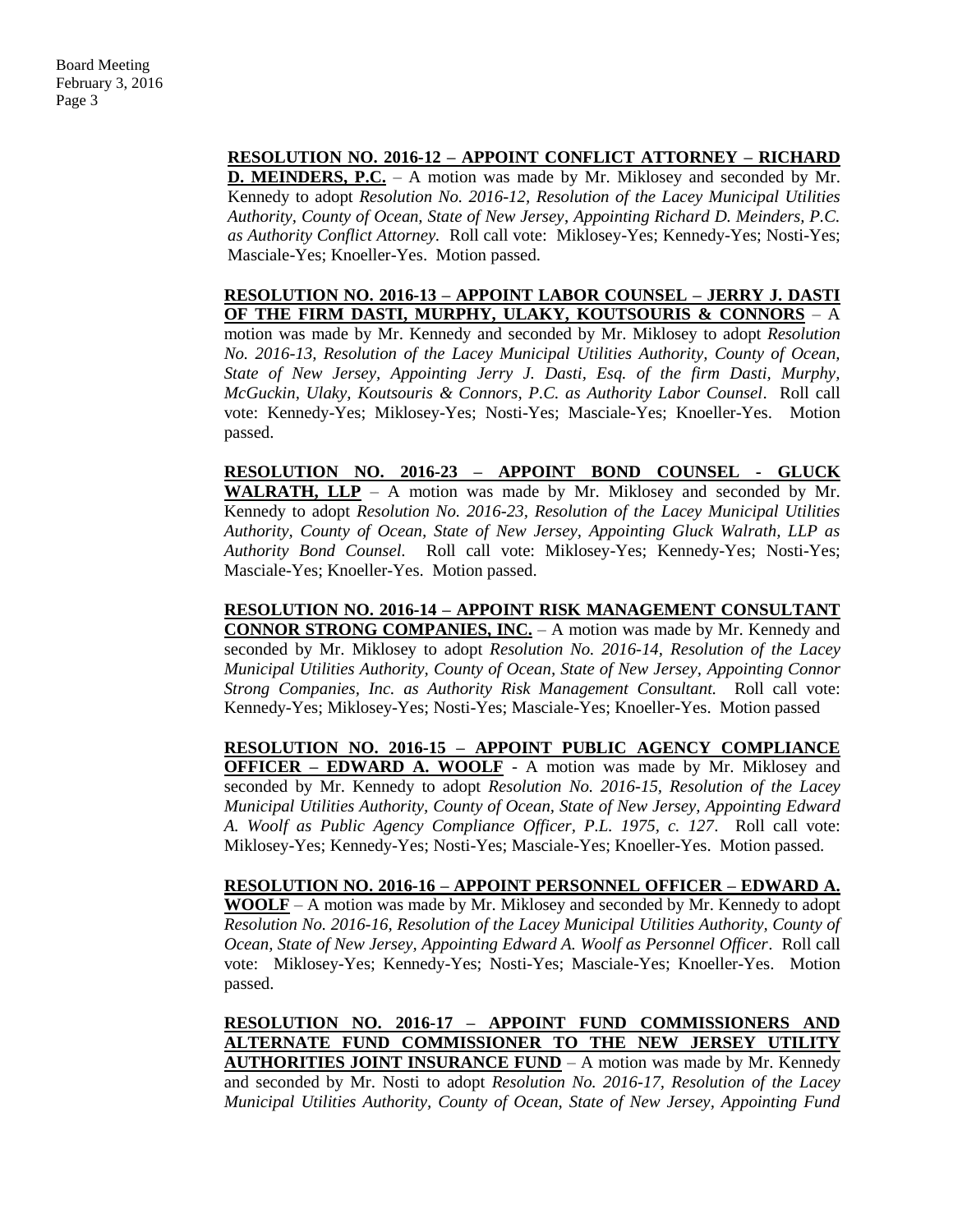*Commissioners and Alternate Fund Commissioner for the New Jersey Utilities Authorities Joint Insurance Fund*. Roll call vote: Kennedy-Yes; Nosti-Yes; Miklosey-Yes; Masciale-Yes; Knoeller-Yes. Motion passed.

**RESOLUTION NO. 2016-18 – APPOINT COMPANY PHYSICIAN – FORKED RIVER MEDICAL SPECIALISTS, P.A.** – A motion was made by Mr. Nosti and seconded by Mr. Miklosey to adopt *Resolution No. 2016-18, Resolution of the Lacey Municipal Utilities Authority, County of Ocean, State of New Jersey, Appointing Forked River Medical Specialists, P.A. as Company Physician*. Roll call vote: Nosti-Yes; Miklosey-Yes; Kennedy-Yes; Masciale-Yes; Knoeller-Yes. Motion passed.

**RESOLUTION NO. 2016-19 – APPOINT COMPUTER CONSULTANT – CSI COMPUTERS** – A motion was made by Mr. Kennedy and seconded by Mr. Miklosey to adopt *Resolution No. 2016-19, Resolution of the Lacey Municipal Utilities Authority, County of Ocean, State of New Jersey, Appointing CSI Consultants Computer Consultant.* Roll call vote: Kennedy-Yes; Miklosey-Yes; Nosti-Yes; Masciale-Yes; Knoeller-Yes. Motion passed.

## **APPROVAL**

**OF MINUTES Regular Meeting of January 6, 2016 -** A motion was made by Mr. Nosti and seconded by Mr. Miklosey to approve the minutes of the Regular Meeting of January 6, 2016. Roll call vote: Nosti-Yes; Miklosey-Yes; Kennedy-Yes; Masciale-Yes; Knoeller-Yes. Motion passed.

### **EXECUTIVE DIRECTOR'S**

**REPORT Cash Balance Report - Period Ending December 31, 2015** - Mr. Woolf summarized the cash balances for period ending December 31, 2015 as follows: Total cash balance for the unrestricted accounts were \$7,775,924.03, with earnings of \$8,088.44. Total cash balance for the restricted accounts held by the trustee were \$3,554,910.03, with earnings of \$4,644.05. Current period interest on the restricted and unrestricted accounts was \$12,732.49. Year-to-date earnings on all interest bearing accounts were \$59,416.81.

> **Resolution 2016-25 – Transfer of Funds – 2016 Sewer and Water Budget** – Mr. Woolf stated the Authority had allocated money in the 2016 budget to have the garage painted. Since there was excess money to have this completed in the 2015, those funds will be transferred into the 2016 budget to purchase needed equipment. On recommendation by the executive director, a motion was made by Mr. Miklosey and seconded by Mr. Masciale to adopt *Resolution 2016-25, Resolution of the Lacey Municipal Utilities Authority, County of Ocean, State of New Jersey, Authorizing Transfer of Funds, 2016 Sewer and Water Budget.* Roll call vote: Miklosey-Yes; Masciale-Yes; Nosti-Yes; Kennedy-Yes; Knoeller-Yes. Motion passed.

> **Resolution 2016-20 – Award Contract for Supply of Water Treatment Chemical Supplies for 2016** - On recommendation by the executive director, a motion was made by Mr. Miklosey and seconded by Mr. Kennedy to adopt *Resolution 2016-20, Resolution of the Lacey Municipal Utilities Authority, County of Ocean, State of New Jersey, Awarding Contract for Supply of Water Treatment Chemical Supplies for 2016.* Roll call vote: Miklosey-Yes; Kennedy-Yes; Nosti-Yes; Masciale-Yes; Knoeller-Yes. Motion passed.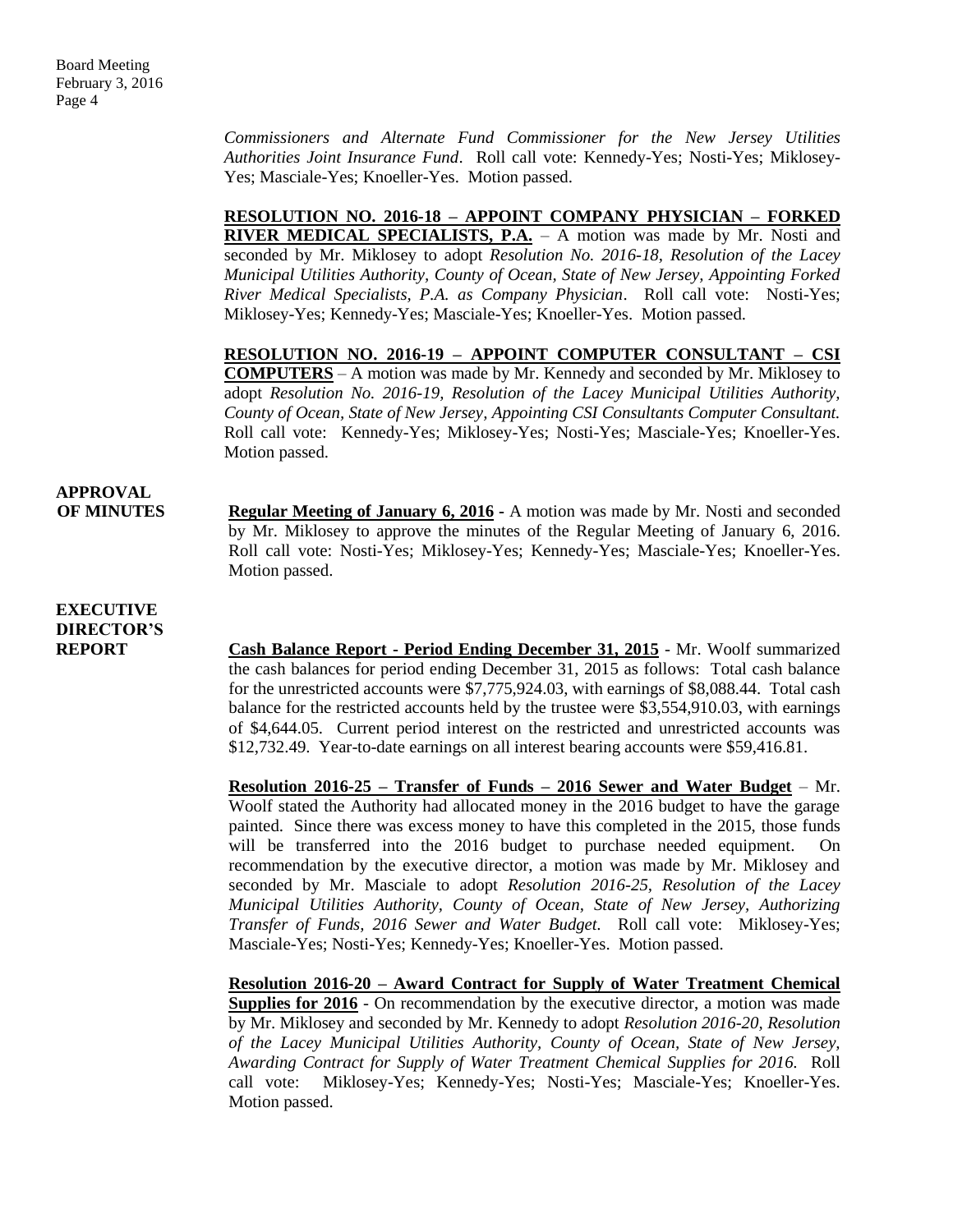**Resolution 2016-21 – Cooperative Pricing Program – Middlesex Regional Educational Services** – On recommendation by the executive director, a motion was made by Mr. Masciale and seconded by Mr. Kennedy to adopt *Resolution 2016-21, Resolution of the Lacey Municipal Utilities Authority, County of Ocean, State of New Jersey, Authorizing Execution of Member Participation with Middlesex Regional Education Services Commission Concerning a Cooperative Pricing Program*. Roll call vote: Masciale-Yes; Kennedy-Yes; Nosti-Yes; Miklosey-Yes; Knoeller-Yes. Motion passed.

**Ford Transit Connect** – Mr. Woolf requested authorization to purchase a 2016 Ford Transit Connect XL van in the amount of \$20,157.00. This vehicle will be replacing an existing vehicle, which will be retired. Mr. Knoeller stated the Lacey Food Bank may be interested in the retired vehicle. A motion was made by Mr. Masciale and seconded by Mr. Miklosey authorizing the purchase of 2016 Ford Transit Connect XL van. Roll call vote: Masciale-Yes; Miklosey-Yes; Nosti-Yes; Kennedy-Yes; Knoeller-Yes. Motion passed.

## **BUSINESS**

**REPORT** The business report was submitted for review.

## **ENGINEER'S**

**REPORT Resolution 2016-24 – Preliminary and Tentative Sewer and Water Approval – Lacey Family Apartments Phase II** – Mr. Dittenhofer stated his office received the application and plans for preliminary and tentative sewer and water approval for Lacey Family Apartments Phase II, Block 1837.01, Lots 3.01, 4.02, 8.03& 8.04. The applicant is proposing to construct Phase II of the Lacey Family Apartments consisting of six (6) buildings containing a total of eight (8) one bedroom apartments, 28 two bedroom apartments and twelve (12) three bedroom apartments on the south side of Calvin Street. The applicant proposes to construct a water main loop through the property between Municipal Lane and Calvin Street to service the easement on the property and install additional on-site main to service the buildings.

> Mr. Woolf stated during the original approval of the first phase of the project, the Authority is requiring the applicant to install a comminutor. The applicant's engineer is requesting that the installation of the comminutor be done during phase II of their project. Mr. Dittenhofer stated he does not see the benefit in pushing off the comminutor to the Phase II portion of the project. Mr. Knoeller was not in agreement with the applicant's request. The Board concurred. On recommendation by the Authority's engineer, a motion was made by Mr. Miklosey and seconded by Mr. Masciale to adopt *Resolution 2016-24, Resolution of the Lacey Municipal Utilities Authority, County of Ocean, State of New Jersey, Preliminary & Tentative Sewer and Water Approval, Lacey Family Apartments Phase II, Block 1837.01, Lots 3.01, 4.02, 8.03 & 8.04.* Roll call vote: Miklosey-Yes; Masciale-Yes; Nosti-Yes; Kennedy-Yes; Knoeller-Yes. Motion passed.

> **HMPG Generators** – Mr. Dittenhofer stated electrical work is ongoing. Generators to be tentatively delivered the first week of March.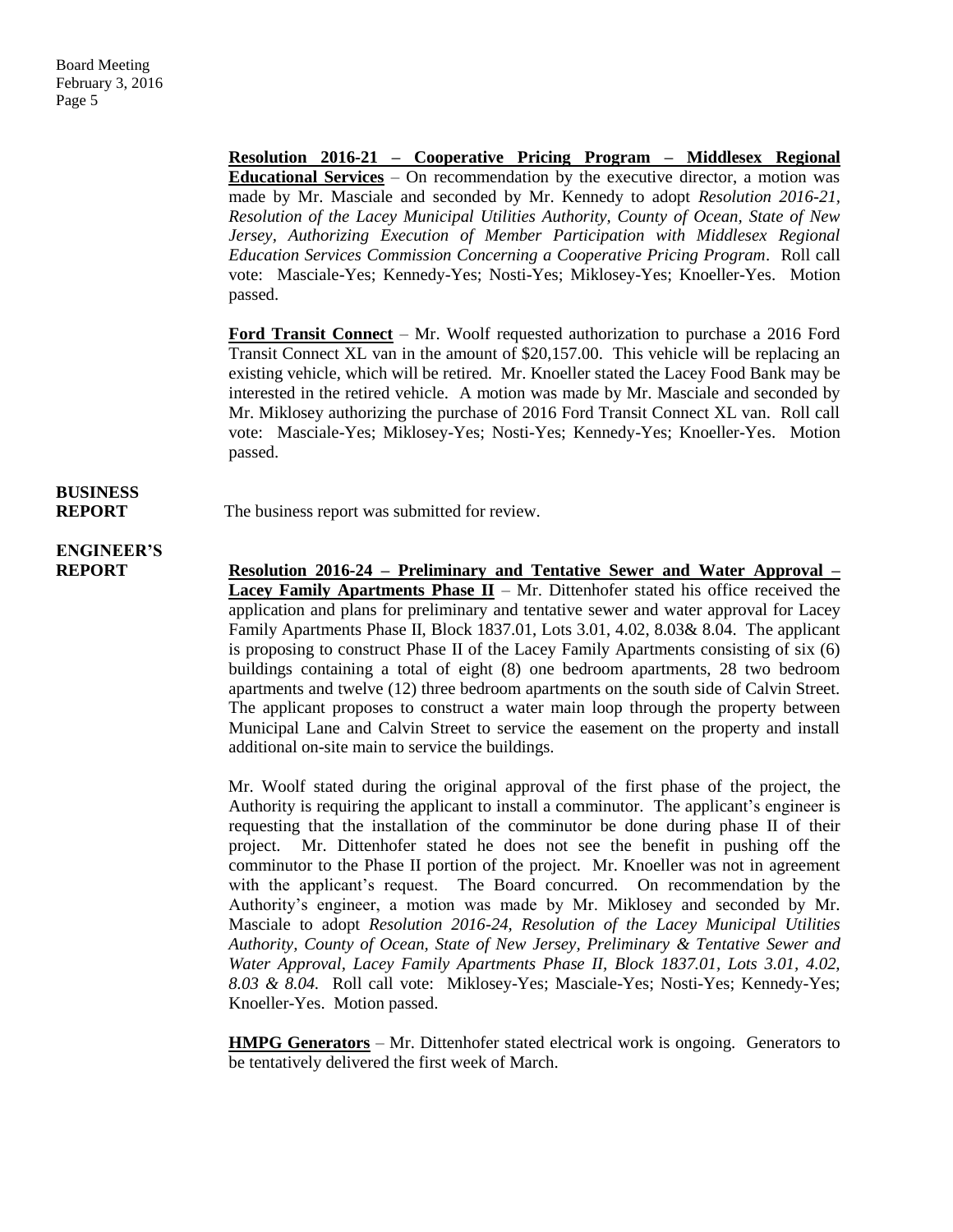**Water Treatment Plant No. 1 Upgrades** – Mr. Dittenhofer stated he received confirmation from JCP&L that the power will be turned on tomorrow.

**Bee Street Water and Sewer Extension** - Mr. Dittenhofer stated permit application is being filed with the NJDEP.

**Center Street Water and Sewer Extension** – Mr. Dittenhofer stated permit application is being filed with the NJDEP.

**Bayonne Avenue Paving** – Mr. Dittenhofer stated revised plans and cost estimates are being prepared.

### **ATTORNEY'S**

**REPORT LMUA Water Meter Installation** – Mr. Dasti stated correspondence concerning contractual issues by RV&V to HD Supply Waterworks have been reviewed. His office will continue to review this matter to address any future issues.

> **530 Lacey Road, LLC** – Mr. Dasti stated his office reviewed correspondence from RV&V to the contractor involving issues because the property is in the wellhead protection area.

**Rate Hearing** – Mr. Dasti stated his office reviewed the transcripts of the Rate Hearing.

**Water Treatment Chemical Supplies 2016 – Mr. Dasti stated his office reviewed the** bid documentation concerning the award of the bids.

**Water Extension Projects** - Mr. Dasti stated Mr. Quinn is attempting to set up a meeting with representatives of Exelon to discuss the extension of a water main to the Exelon property.

**Road Improvements** – Mr. Knoeller referenced Mr. Dasti's letter regarding the Authority's ability to improve unimproved lots and assessing a levy or assessment against the property owner. He asked Mr. Dasti to contact the appropriate Township officials to possibly work jointly on this project. The Township can have the added assessment and the Authority can pick up the connection fees. Improvements can get done and the Authority will get money back to cover those improvements and ultimately pick up new customers.

### **AUDITOR'S**

**REPORT Accountant's Status Report – Month Ended December 31, 2015** – Mr. Holman reported user charges on sewer resulted in a favorable variance for the month and year to date. User charges on water resulted in an unfavorable variance for the month, but a favorable variance year to date. Delinquency charges had a year to date favorable variance on both water and sewer. Interest income had a favorable variance on sewer, but unfavorable on water.

> Mr. Holman stated Mr. Masciale pointed out that for the month of December water usage did not look correct in the budgeted amount. However, the year to date amount was accurate. He will review these figures. Mr. Masciale stated he is concerned about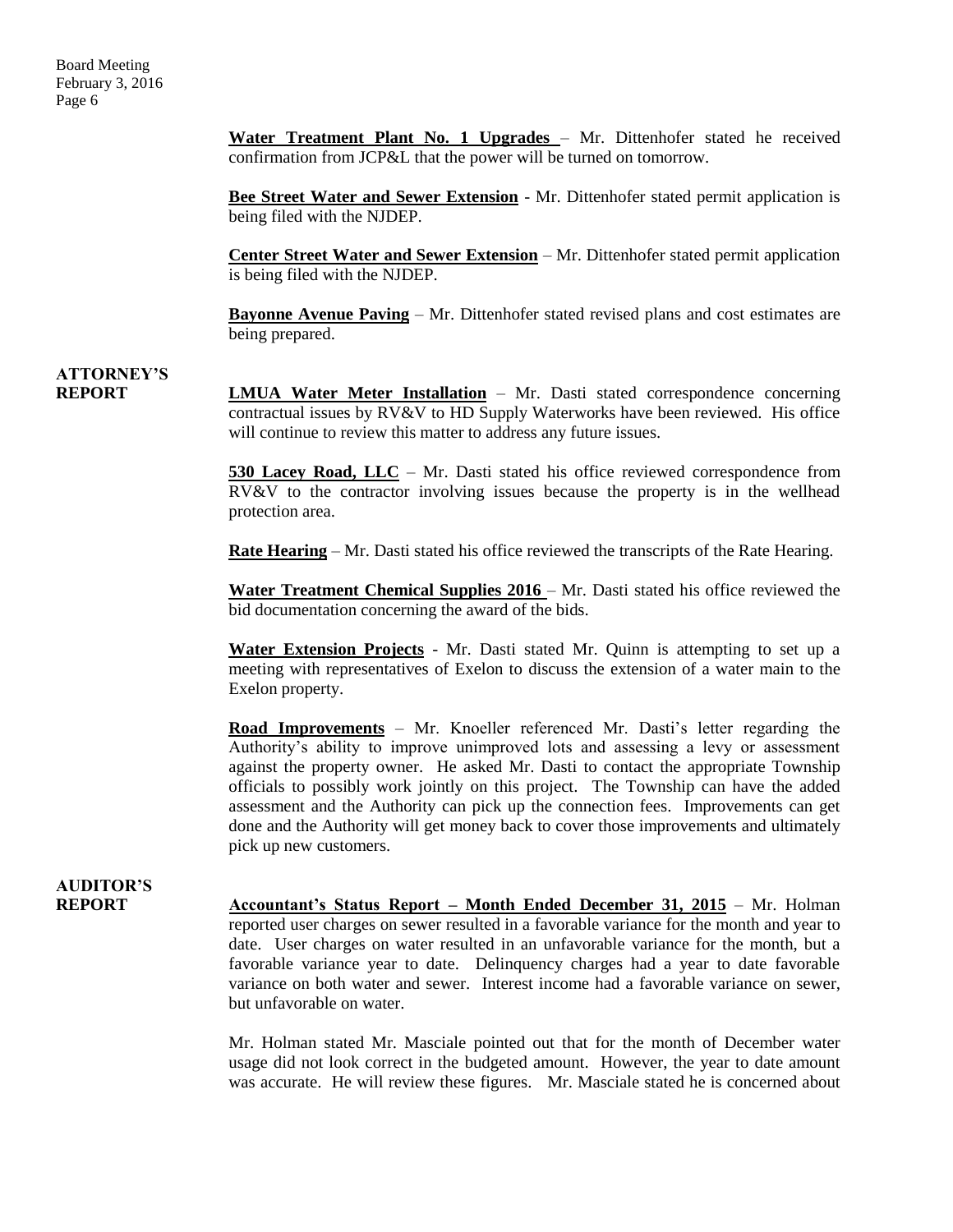Board Meeting February 3, 2016 Page 7

> the connection fees versus the actual user charges. The potential loss in the water usage needs to be addressed.

> Mr. Holman stated the Authority can anticipate an OCUA credit of \$97,384 through the month of December.

#### **CORRESPONDENCE**

**Maureen Kudlacik, Nautilus Blvd.** – Requesting relief of utility bill, due outside pipe leak. Since the water from the leak did not go into the sewer system, a motion was made by Mr. Kennedy and seconded by Mr. Masciale to grant a credit adjustment on the sewer charges in the amount of \$130.60 (51,000 gallons). Roll call vote: Kennedy-Yes; Masciale-Yes; Nosti-Yes; Miklosey-Yes; Knoeller-Yes. Motion passed.

### **OLD**

**BUSINESS** There was no old business to discuss.

### **NEW**

**BUSINESS** Mr. Miklosey congratulated Mrs. Kramer on her marriage.

#### **PUBLIC BUSINESS/ COMMENT**

**Regina Discenza, Sunset Drive –** Mrs. Discenza asked if Home Depot has been complying with the snow removal process. Mr. Knoeller stated they are in compliance, and are not using salt.

## **CLOSED**

#### **SESSION RESOLUTION**

**WHEREAS,** Section 8 of the Open Public Meetings Act, Chapter 231, Public Law 1975 permits the exclusion of the public from a meeting in certain circumstances;

**WHEREAS**, this public body is of the opinion that such circumstances presently exist.

**NOW, THEREFORE, BE IT RESOLVED** by the Lacey Municipal Utilities Authority, County of Ocean and State of New Jersey as follows:

1. The public shall be excluded from discussion of action upon the hereinafter specified subject matters.

2. The general nature of this closed session concerns personnel matters.

3. It is anticipated at this time that the above-stated matters will be made public once these matters have been resolved.

4. This resolution shall take effect immediately.

A motion was made by Mr. Nosti and seconded by Mr. Kennedy to adopt the above resolution. Roll call vote: Unanimously approved.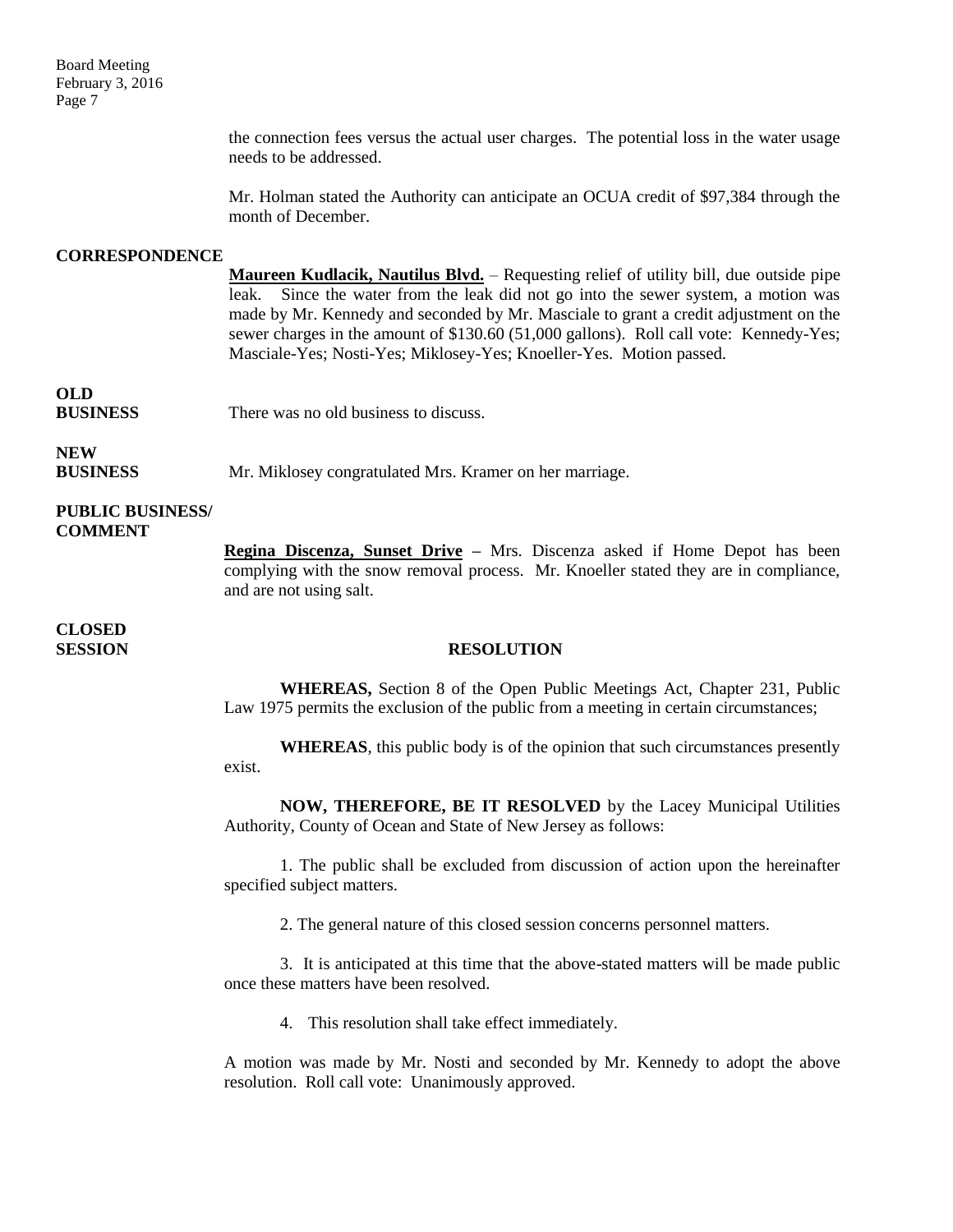Board Meeting February 3, 2016 Page 8

Separate minutes were kept on the above closed session.

Mrs. Kramer and Ms. Kennedy were excused from this portion of the meeting.

### **RE-OPEN**

**MEETING** A motion was made and seconded to return to open session. Motion unanimously carried.

## **OTHER**

**BUSIENSS LMUA Board Stipend** - A motion was made by Mr. Miklosey and seconded by Mr. Kennedy to authorize an increase in the LMUA Board of Commissioner's yearly stipend to an additional \$600.00. Roll call vote: Miklosey-Yes; Kennedy-Yes; Nosti-Yes; Masciale-Yes; Knoeller-Yes. Motion passed.

## **PAYMENT OF**

**VOUCHERS WHEREAS**, the members of the Lacey Municipal Utilities Authority carefully examined all vouchers presented for payment of claims;

> **NOW, THEREFORE, BE IT RESOLVED** by the Lacey Municipal Utilities Authority that:

> 1. Said vouchers in the sum of \$244,295.65 be and the same are hereby approved to be paid.

2. Said vouchers are listed on the attached computer check register.

A motion was made by Mr. Nosti and seconded by Mr. Miklosey to adopt the above resolution. Roll call vote: Nosti-Yes; Miklosey-Yes; Kennedy-Yes; Masciale-Yes; Knoeller-Yes. Motion passed.

**ADJOURNMENT** There being no further business to discuss, the meeting was adjourned at 7:30 p.m.

Respectfully submitted,

Michele Kennedy Executive Secretary